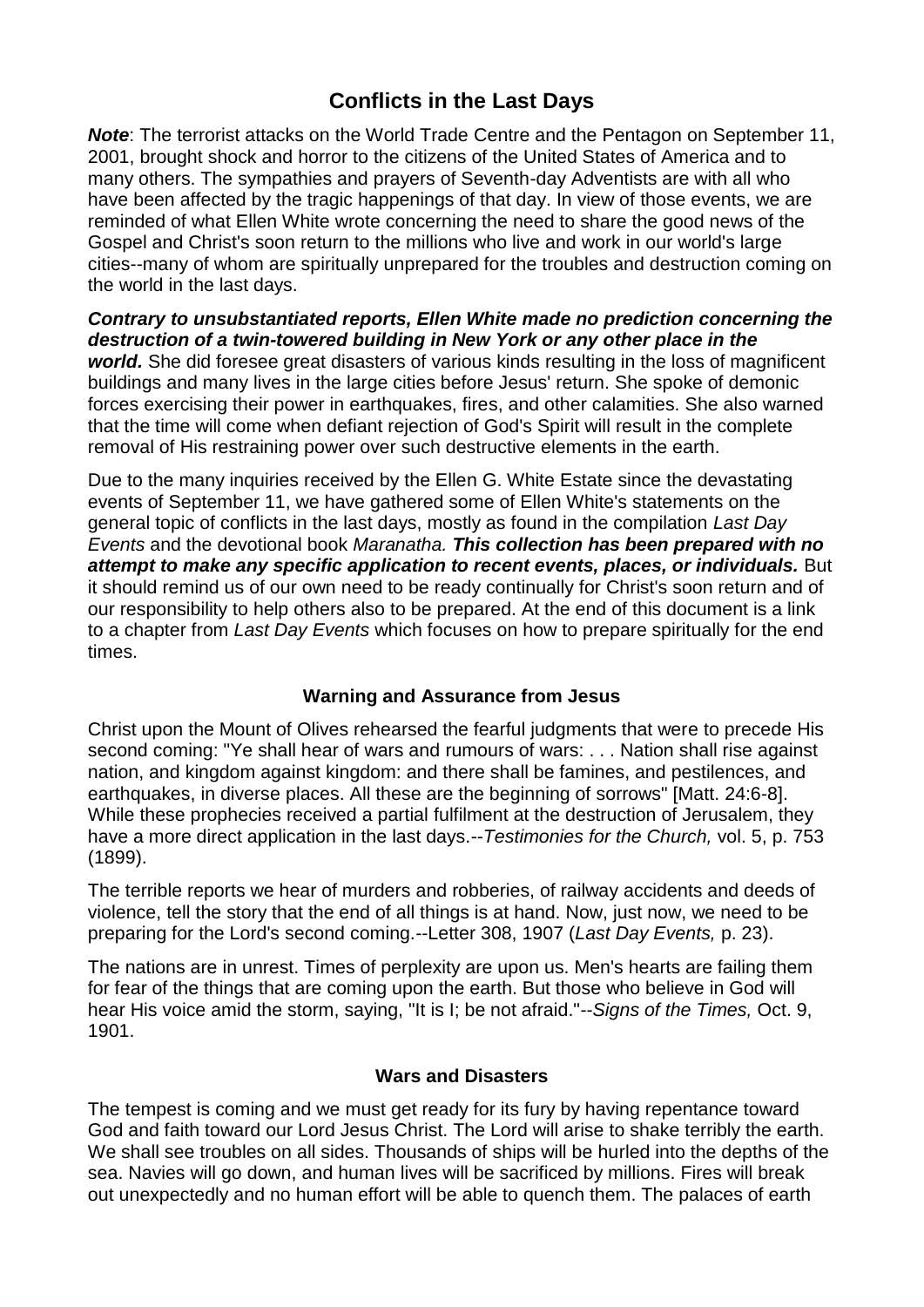will be swept away in the fury of the flames. Disasters by rail will become more and more frequent. Confusion, collision, and death without a moment's warning will occur on the great lines of travel. The end is near, probation is closing. Oh, let us seek God while He may be found, call upon Him while He is near!--*Messages to Young People,* pp. 89, 90 (1890).

In the last scenes of this earth's history war will rage. There will be pestilence, plague and famine. The waters of the deep will overflow their boundaries. Property and life will be destroyed by fire and flood. We should be preparing for the mansions that Christ has gone to prepare for them that love Him.--*Maranatha,* p. 174 (1897).

## **Calamities Serve as Warnings**

We are not now able to describe with accuracy the scenes to be enacted in our world in the future, but this we do know, that this is a time when we must watch unto prayer, for the great day of the Lord is at hand. --*Selected Messages,* book 2, p. 35 (1901).

What mean the awful calamities by sea--vessels hurled into eternity without a moment's warning? What mean the accidents by land--fire consuming the riches that men have hoarded, much of which has been accumulated by oppression of the poor? The Lord will not interfere to protect the property of those who transgress His law, break His covenant, and trample upon His Sabbath, accepting in its place a spurious rest day.

The plagues of God are already falling upon the earth, sweeping away the most costly structures as if by a breath of fire from heaven. Will not these judgments bring professing Christians to their senses? God permits them to come that the world may take heed, that sinners may be afraid and tremble before Him.--*Manuscript Releases,* vol. 3, p. 311 (1902).

# **Coming Events Are in the Hands of the Lord**

The world is not without a ruler. The program of coming events is in the hands of the Lord. The Majesty of heaven has the destiny of nations as well as the concerns of His church in His own charge.--*Testimonies for the Church,* vol. 5, p. 753 (1889).

These symbolical representations [the fiery serpents in the wilderness] serve a double purpose. From them God's people learn not only that the physical forces of the earth are under the control of the Creator, but also that under His control are the religious movements of the nations. Especially is this true with reference to the enforcement of Sunday observance.--*Manuscript Releases,* vol. 19, p. 281 (1902).

In the great closing work we shall meet with perplexities that we know not how to deal with, but let us not forget that the three great Powers of heaven are working, that a divine hand is on the wheel, and that God will bring His purposes to pass.--*Evangelism,* p. 65 (1902).

In the annals of human history, the growth of nations, the rise and fall of empires, appear as if dependent on the will and prowess of man; the shaping of events seems, to a great degree, to be determined by his power, ambition, or caprice. But in the Word of God the curtain is drawn aside, and we behold, above, behind, and through all the play and counterplay of human interest and power and passions, the agencies of the All-merciful One, silently, patiently working out the counsels of His own will.--*Prophets and Kings,* pp. 499, 500 (c. 1914).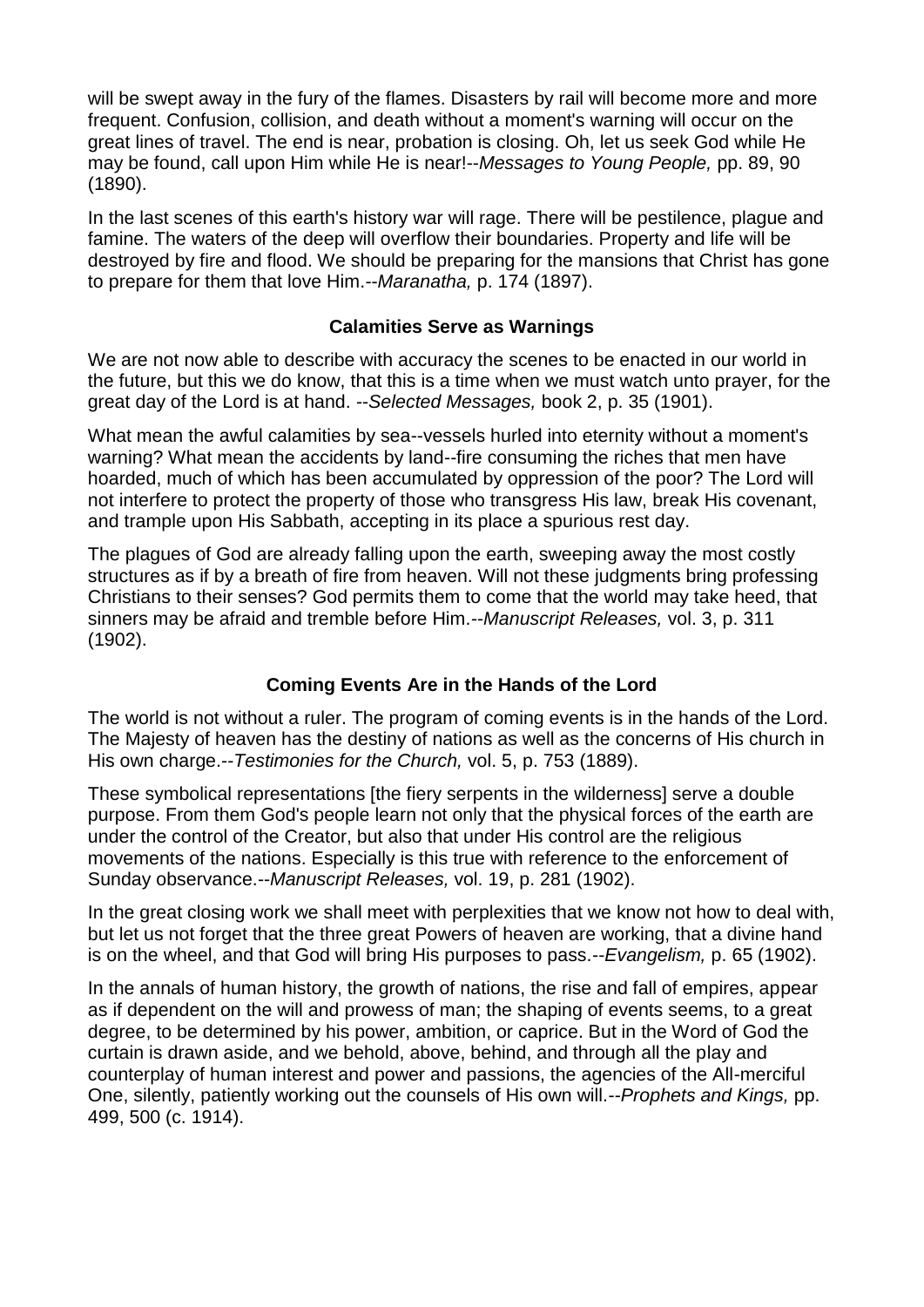## **Judgments Coming on the Cities**

Terrible shocks will come upon the earth, and the lordly palaces erected at great expense will certainly become heaps of ruins.--*Manuscript Releases,* vol. 3, p. 312 (1891).

When God's restraining hand is removed, the destroyer begins his work. Then in our cities the greatest calamities will come.--*Manuscript Releases,* vol. 3, p. 314 (1897).

The end is near and every city is to be turned upside down every way. There will be confusion in every city. Everything that can be shaken is to be shaken and we do not know what will come next. The judgments will be according to the wickedness of the people and the light of truth that they have had.--*Manuscript Releases,* vol. 1, p. 248 (1902).

O that God's people had a sense of the impending destruction of thousands of cities, now almost given to idolatry.--*Evangelism,* p. 29 (1903).

The time is near when large cities will be swept away, and all should be warned of these coming judgments.--*Evangelism,* p. 29 (1910).

## **Catastrophe-proof Buildings Will Become Ashes**

I have seen the most costly structures in buildings erected and supposed to be fireproof, and just as Sodom perished in the flames of God's vengeance so will these proud structures become ashes. . . . The flattering monuments of men's greatness will be crumbled in the dust even before the last great destruction comes upon the world.-- *Selected Messages,* book 3, p. 418 (1901).

Men will continue to erect expensive buildings, costing millions of money. Special attention will be called to their architectural beauty and the firmness and solidity with which they are constructed, but the Lord has instructed me that despite the unusual firmness and expensive display, these buildings will share the fate of the temple in Jerusalem.--Ellen G. White Comments, *Seventh-day Adventist Bible Commentary,* vol. 5, p. 1098 (1906).

On one occasion, when in New York City, I was in the night season called upon to behold buildings rising story after story toward heaven. These buildings were warranted to be fireproof, and they were erected to glorify their owners and builders. . . .

The scene that next passed before me was an alarm of fire. Men looked at the lofty and supposedly fireproof buildings and said: "They are perfectly safe." But these buildings were consumed as if made of pitch. The fire engines could do nothing to stay the destruction. The firemen were unable to operate the engines.

I am instructed that when the Lord's time comes, should no change have taken place in the hearts of proud, ambitious human beings, men will find that the hand that had been strong to save will be strong to destroy. No earthly power can stay the hand of God. No material can be used in the erection of buildings that will preserve them from destruction when God's appointed time comes to send retribution on men for their disregard of His law and for their selfish ambition.--*Testimonies for the Church,* vol. 9, pp. 12, 13 (1909).

#### **Specific Warnings Regarding New York City at the End of Time**

I have no light in particular in regard to what is coming on New York, only that I know that one day the great buildings there will be thrown down by the turning and overturning of God's power. . . . Death will come in all places. This is why I am so anxious for our cities to be warned.--*Review and Herald,* July 5, 1906.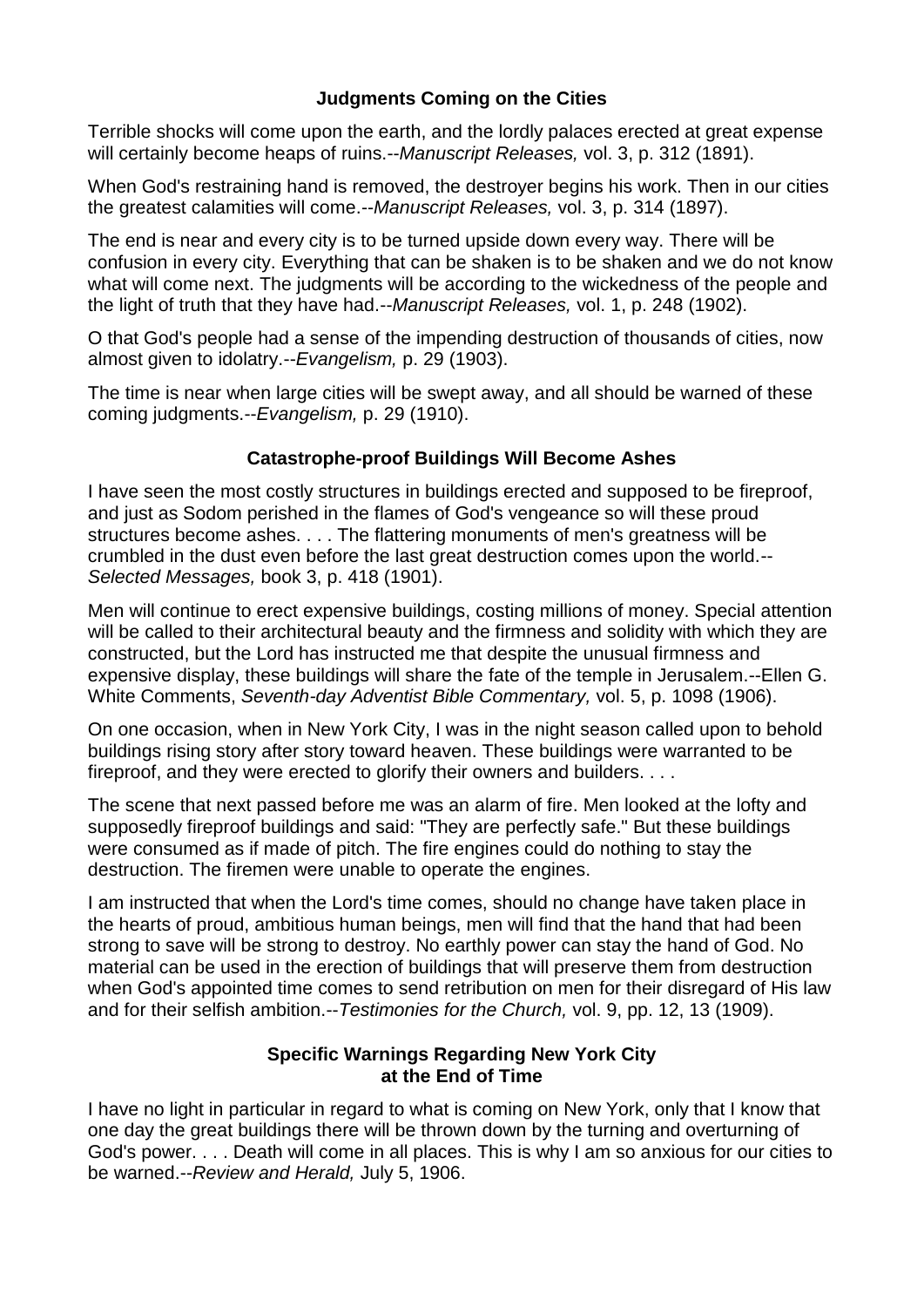[God's] hand is stretched out [in mercy] still. His message must be given in Greater New York. The people must be shown how it is possible for God, by a touch of His hand, to destroy the property they have gathered together against the last great day.--*Manuscript Releases,* vol. 3, pp. 310, 311 (1902).

# **Angels are Holding the Winds**

The prophet saw "four angels standing on the four corners of the earth, holding the four winds of the earth that the wind should not blow on the earth, nor on the sea, nor on any tree." Another angel, ascending from the east, cried to them, saying, "Hurt not the earth, neither the sea, nor the trees, till we have sealed the servants of our God in their foreheads." This points out the work we now have to do, which is to cry to God for the angels to hold the four winds until missionaries shall be sent to all parts of the world, and shall have proclaimed the warning against disobeying the law of Jehovah.--*Review and Herald* Extra, Dec. 11, 1888.

I asked my accompanying angel the meaning of what I heard, and what the four angels were about to do. He said to me that it was God that restrained the powers, and that He gave His angels charge over things on the earth; that the four angels had power from God to hold the four winds, and that they were about to let them go; but while their hands were loosening, and the four winds were about to blow, the merciful eye of Jesus gazed on the remnant that were not sealed, and He raised His hands to the Father and pleaded with Him that He had spilled His blood for them. Then another angel was commissioned to fly swiftly to the four angels and bid them hold, until the servants of God were sealed with the seal of the living God in their foreheads.--*Early Writings,* p. 38.

My dear brethren and sisters, let the commandments of God and the testimony of Jesus Christ be in your minds continually and let them crowd out worldly thoughts and cares. When you lie down and when you rise up, let them be your meditation. Live and act wholly in reference to the coming of the Son of man. The sealing time is very short, and will soon be over. Now is the time, while the four angels are holding the four winds, to make our calling and election sure.--*Early Writings,* p. 58.

# **God's Judgments are Coming**

The signs of the times give evidence that the judgments of heaven are being poured out, that the day of the Lord is at hand. The daily papers are full of indications of an intense conflict in the future. Bold robberies are of frequent occurrence. Strikes are common. Thefts and murders are committed on every hand. Men possessed by demons are taking the lives of men, women, and little children. All these things testify that the Lord's coming is near.

The restraining Spirit of God is even now being withdrawn from the world. Hurricanes, storms, tempests, disasters by sea and by land, follow one another in quick succession. The signs thickening around us, telling of the near approach of the Son of God, are attributed to any other than the true cause. . . .

The time is right upon us when there will be sorrow in the world that no human balm can heal. Even before the last great destruction comes upon the world, the flattering monuments of man's greatness will be crumbled in the dust. God's retributive judgments will fall on those who in the face of great light have continued in sin. Costly buildings, supposed to be fireproof, are erected. But as Sodom perished in the flames of God's vengeance, so will these proud structures become ashes. I have seen vessels which cost immense sums of money wrestling with the mighty ocean, seeking to breast the angry billows. But with all their treasures of gold and silver, and with all their human freight, they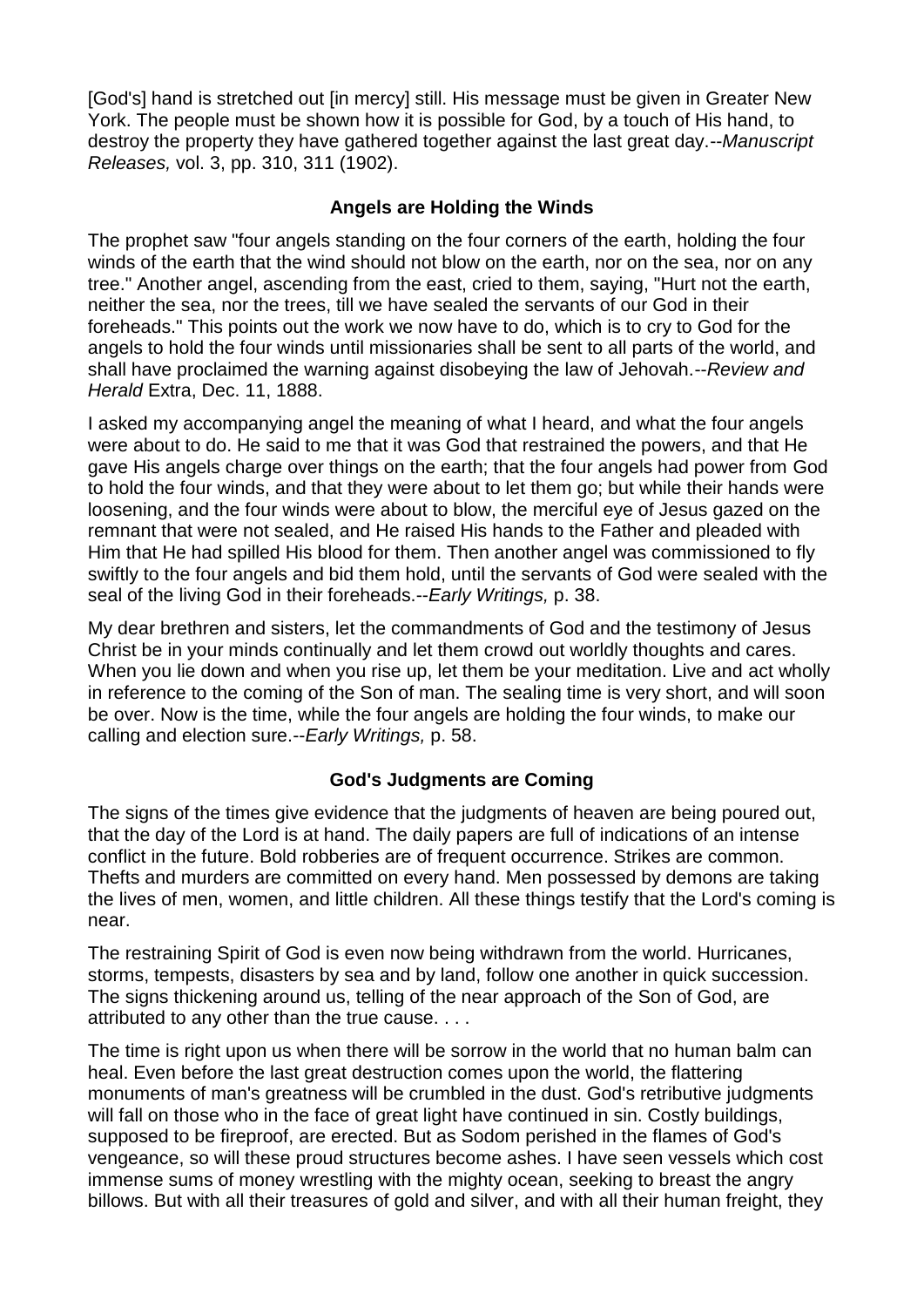sank into a watery grave.... But amid the tumult of excitement, with confusion in every place, there is a work to be done for God in the world.--*Maranatha,* p. 175.

## **We Must Improve the Time**

As yet the four winds are held until the servants of God shall be sealed in their foreheads. Then the powers of earth will marshal their forces for the last great battle. How carefully we should improve the little remaining period of our probation!

Minds that have been given up to loose thought need to change. . . . The thoughts must be centered upon God. Now is the time to put forth earnest effort to overcome the natural tendencies of the carnal heart.--*Maranatha,* p. 243.

We are standing on the threshold of great and solemn events. Prophecies are fulfilling. Strange and eventful history is being recorded in the books of heaven--events which it was declared should shortly precede the great day of God. Everything in the world is in an unsettled state. The nations are angry, and great preparations for war are being made. Nation is plotting against nation, and kingdom against kingdom. The great day of God is hasting greatly. But although the nations are mustering their forces for war and bloodshed, the command to the angels is still in force, that they hold the four winds until the servants of God are sealed in their foreheads--*Selected Messages,* book 1, pp. 221, 222.

This is the work that the Lord would have every soul prepared to do at this time, when the four angels are holding the four winds that they shall not blow until the servants of God are sealed in their foreheads. There is no time now for self-pleasing. The lamps of the soul must be trimmed. They must be supplied with the oil of grace. Every precaution must be taken to prevent spiritual declension, lest the great day of the Lord overtake us as a thief in the night. Every witness for God is now to work intelligently in the lines which God has appointed. We should daily obtain a deep and living experience in the work of perfecting Christian character. We should daily receive the holy oil that we may impart to others. All may be light bearers to the world if they will. We are to sink self out of sight in Jesus. We are to receive the word of the Lord in counsel and instruction, and gladly communicate it. There is now need of much prayer. Christ commands, "Pray without ceasing;" that is, keep the mind uplifted to God, the source of all power and efficiency.--*Testimonies to Ministers,* pp. 510, 511.

#### **Summer is Near!**

This life at best is but the Christian's winter; and the bleak winds of winter- disappointments, losses, pain, and anguish--are our lot here; but our hopes are reaching forward to the Christian's summer, when we shall change climate, leave all the wintry blasts and fierce tempests behind, and be taken to those mansions Jesus has gone to prepare for those that love Him.--*Life Sketches of Ellen G. White,* pp. 239, 240.

There, immortal minds will contemplate with never-failing delight the wonders of creative power, the mysteries of redeeming love. There will be no cruel, deceiving foe to tempt to forgetfulness of God. Every faculty will be developed, every capacity increased. The acquirement of knowledge will not weary the mind or exhaust the energies. There the grandest enterprises may be carried forward, the loftiest aspirations reached, the highest ambitions realized; and still there will arise new heights to surmount, new wonders to admire, new truths to comprehend, fresh objects to call forth the powers of mind and soul and body.

All the treasures of the universe will be open to the study of God's redeemed. Unfettered by mortality, they wing their tireless flight to worlds afar--worlds that thrilled with sorrow at